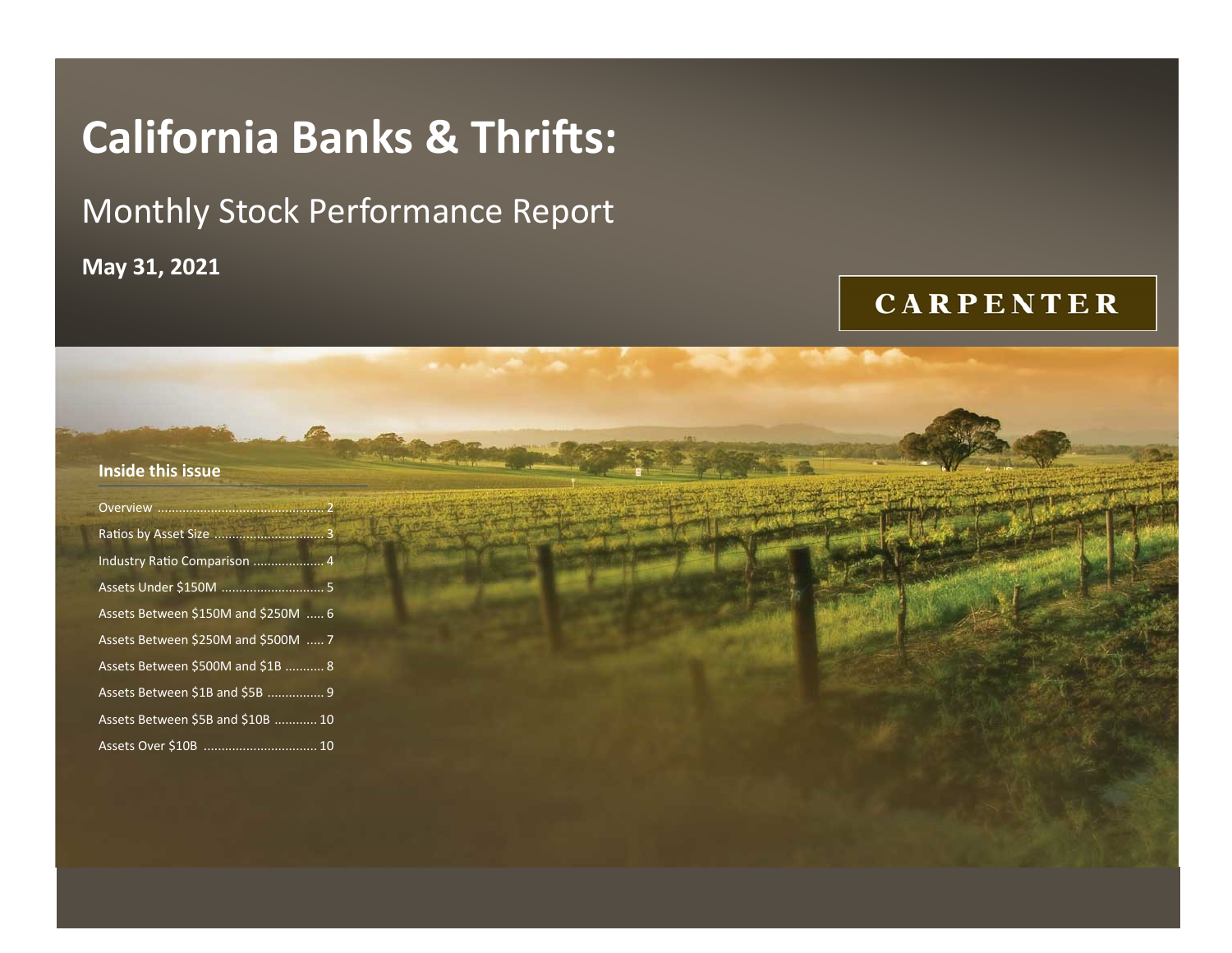#### MONTHLY STOCK PERFORMANCE REPORT OVERVIEW OF MARKET PERFORMANCE BY PEER GROUP **California Banks & Thrifts: Overview of**

As of May 31, 2021, the number of California banks and thrifts in the Monthly Stock Report was unchanged from prior month-end, with a total of 85 such institutions. Group composition held constant for all asset categories during the period.

#### **Under \$150M — 2 Institutions**

Group count and composition of publicly-traded banks with assets under \$150M held constant during the period. Both banks in this asset category had no price change during period as neither traded during the month. The Price-to-Tangible-Book Value (P/TBV) and Price-to-LTM Earnings (P/E) ratios were not reported for either of the two banks.

#### **\$150M-\$250M — 5 Institutions**

Group count and composition for publicly-traded banks in the \$150M—\$250M asset range held constant during the period. Of the 5 banks in this asset category, 2 reported monthly price gains, and 3 reported price declines. One bank (FHLB) reported monthly price gain of over 10% during the period. Average P/TBV ratio (reported for two of the five banks in this asset group) and average P/E ratio (reported for one of the five banks in this asset group) were both up, ending the month at 1.11x and 19.91x, respectively, compared to 1.02x and 17.11x, respectively, at prior month-end.

#### **\$250M-\$500M —14 Institutions**

Group count and composition for publicly-traded banks in the \$250M—\$500M asset range held constant during the period. Of the 14 banks in this asset category, 12 reported monthly price gains, 1 reported price decline, and 1 had no price change. Two banks (BYFC and MVLY) reported monthly price gains of over 10% during the period. Average P/TBV and average P/E ratios for the group both edged up, ending the month at 1.13x and 13.50x, respectively, compared to 1.08x and 13.34x , respectively, at prior month-end.

## **Market Performance by Asset Group for May 2021**

#### **\$500M-\$1B —13 Institutions**

Group count and composition for publicly-traded banks in the \$500M—\$1B asset range held constant during the period. Of the 13 banks in this asset group, 7 reported monthly price gains and 6 reported price declines. One bank (PEBN) reported monthly price gain of over 10% during the period. The group's average P/TBV ratio was unchanged at 1.20x. Average P/E ratio was down, ending the month at 11.37x compared to 11.95x at prior month-end.

#### **\$1B-\$5B —32 Institutions**

Group count and composition for publicly-traded banks in the \$1B—\$5B asset category held constant during the period. Of the 32 banks in this category, 20 reported monthly price gains, 10 reported price declines, and 2 had no price change. Two banks (BOCH and RBB) reported monthly price gains of over 10% during the period. The group's average P/TBV ratio was up, ending the month at 1.27x compared to 1.24x at prior month-end. Average P/E ratio dropped, ending the month at 12.81x, down from 12.95x at prior month-end.

#### **\$5B-\$10B — 8 Institutions**

Group count and composition for publicly-traded banks in the \$5B—\$10B asset category held constant during the period. Of the 8 banks in this asset category, 5 reported monthly price gains while 3 reported price declines. No bank reported monthly price gain of over 10% during the period. The group's average P/TBV and average P/E ratios were both up, ending the month at 1.94x and 15.17x, respectively, compared to 1.90x and 14.82x, respectively, at prior month-end.

#### **Over \$10B — 11 Institutions\***

Group count and composition for publicly-traded banks with assets over \$10B held constant during the period. Of the 11 banks in this asset category, 9 reported monthly price gains while 2 reported price declines. No bank reported monthly price gain of over 10% during the period. The group's average P/TBV and average P/E ratios were both up, ending the month at 2.11x and 16.54x, respectively, compared to 2.06x and 16.15x, respectively, at prior month-end.

*\*Excludes Wells Fargo & Company (WFC)*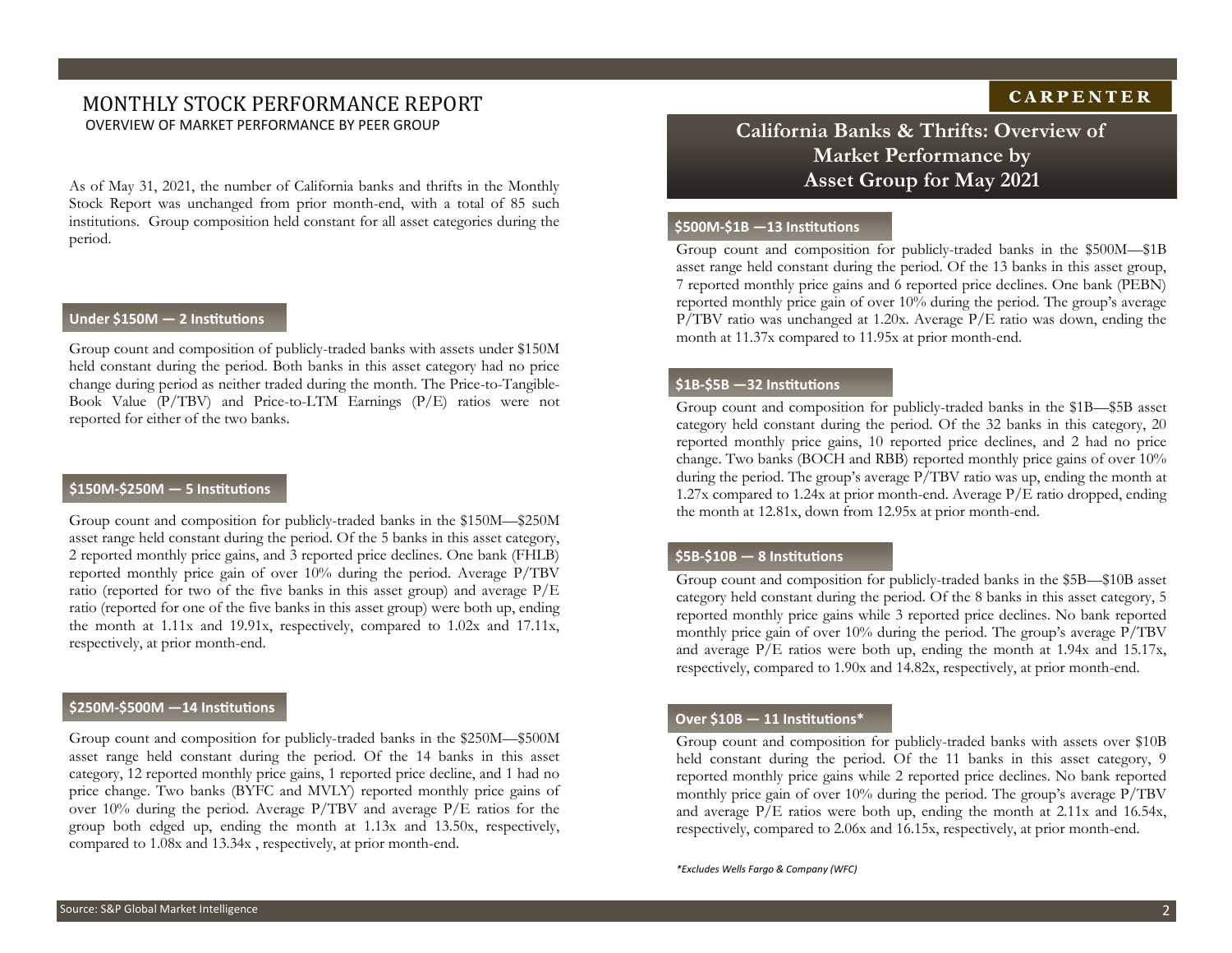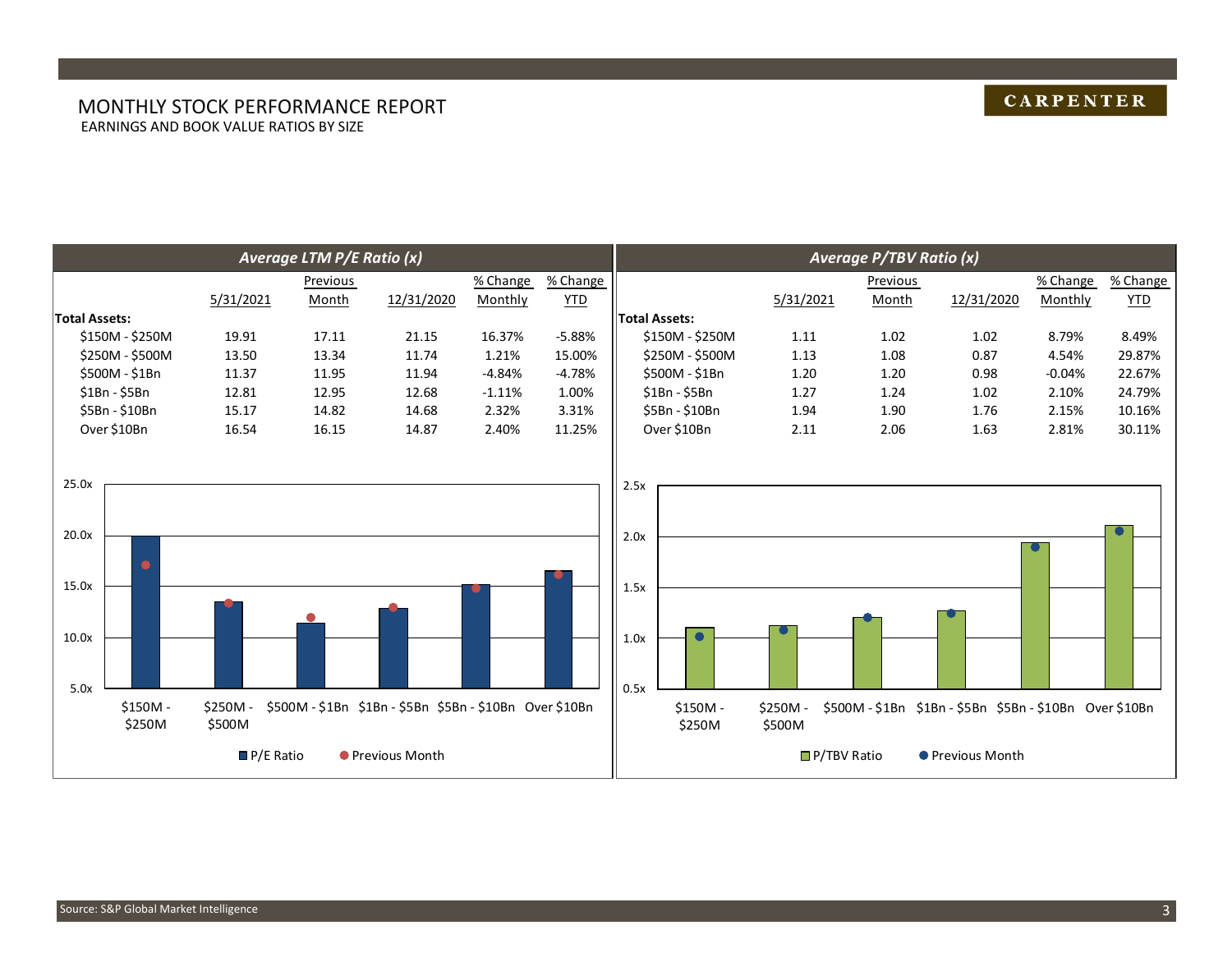#### MONTHLY STOCK PERFORMANCE REPORT INDUSTRY-WIDE RATIO COMPARISON

#### **CARPENTER**

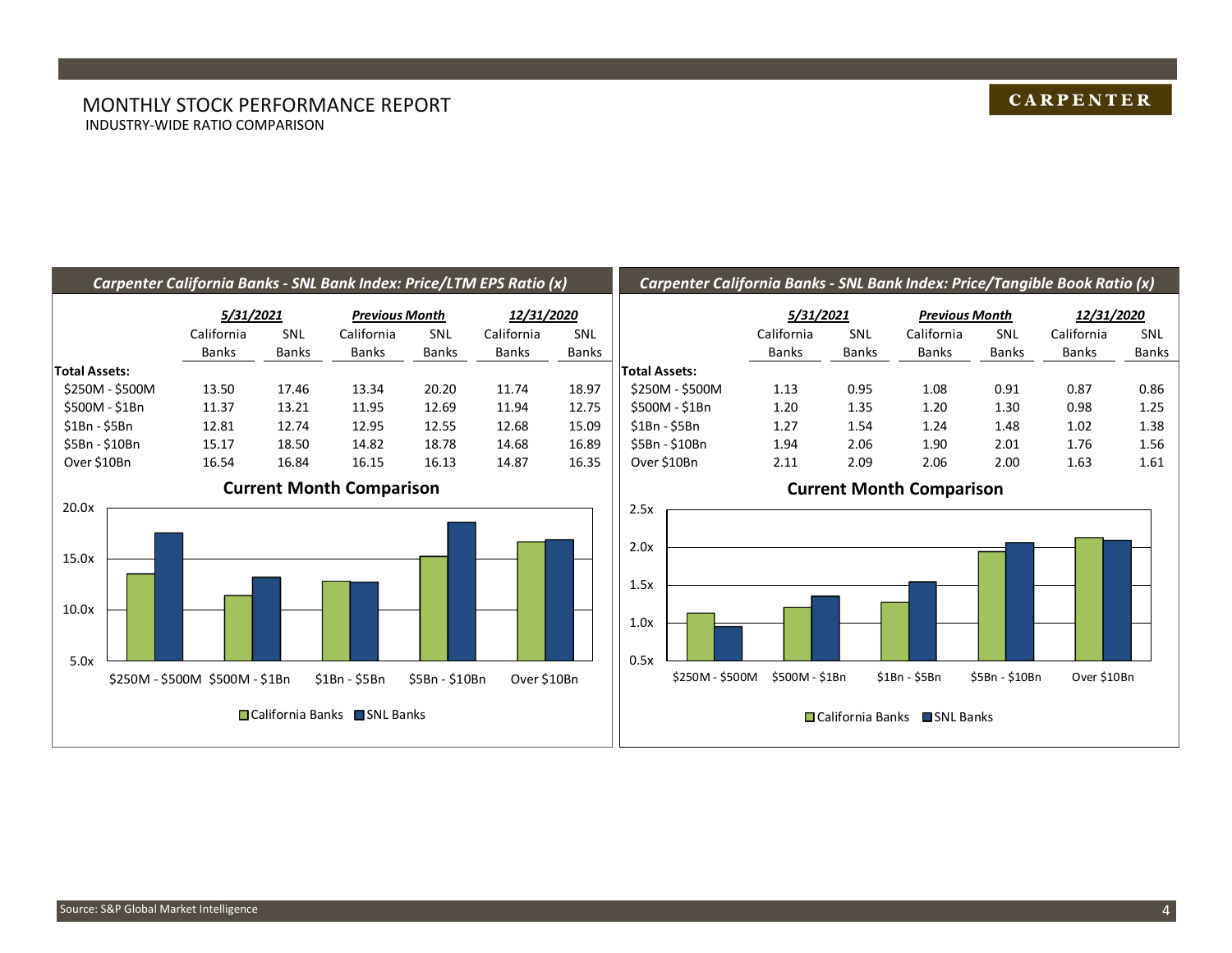#### MONTHLY STOCK PERFORMANCE REPORT CALIFORNIA BANKS AND THRIFTS WITH TOTAL ASSETS LESS THAN \$150 MILLION

## **CARPENTER**

#### **5/31/2021**

| Symbol      | <b>Name</b>                         | Last Trade |            | <b>Monthly</b> | Mkt Cap | <b>LTM</b> | Price/    | <b>Monthly Change</b> |      | <b>YTD Change</b> |          |
|-------------|-------------------------------------|------------|------------|----------------|---------|------------|-----------|-----------------------|------|-------------------|----------|
|             |                                     | Date       | Price (\$) | <b>Volume</b>  | (\$MM)  | P/E        | T. Book   | (5)                   | (%)  | (5)               | (%)      |
| <b>CABB</b> | California Business Bank            | $23-Apr$   | 0.06       |                | 8       | <b>NM</b>  | <b>NM</b> | 0.00                  | 0.0% | $-0.02$           | $-28.6%$ |
| CAIB        | California International Bank, N.A. | 26-Apr     | 0.09       |                | 16      | NM         | <b>NM</b> | 0.00                  | 0.0% | 0.06              | 153.5%   |

#### **TOTAL MARKET CAPITALIZATION: \$24 MILLION** *Median NM NM*

| <b>Average</b> | NМ        | NM        |
|----------------|-----------|-----------|
| <b>Median</b>  | <b>NM</b> | <b>NM</b> |
| High           | 0.00      | 0.00      |
| Low            | 0.00      | 0.00      |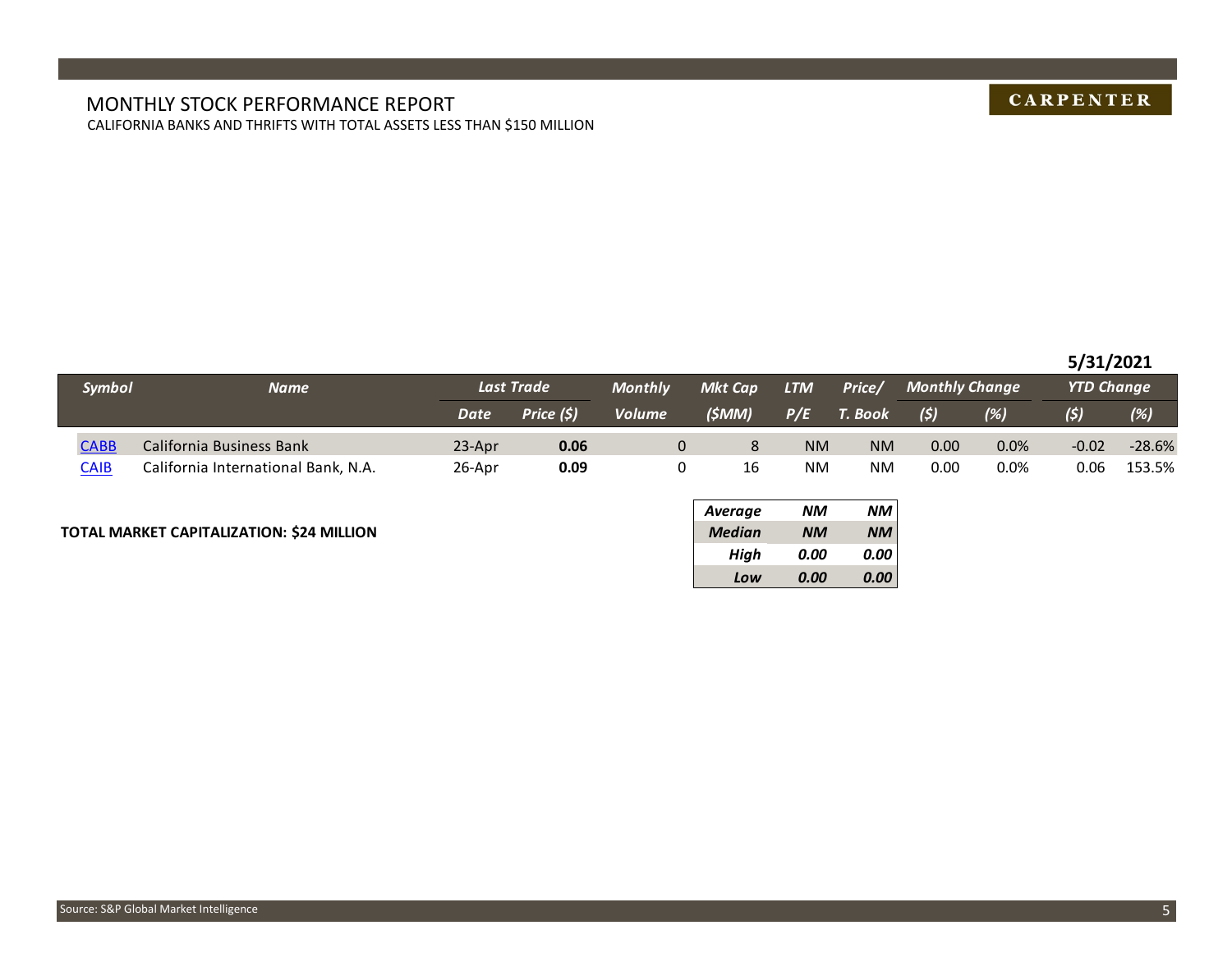#### MONTHLY STOCK PERFORMANCE REPORT CALIFORNIA BANKS AND THRIFTS WITH TOTAL ASSETS BETWEEN \$150 MILLION AND \$250 MILLION

## **CARPENTER**

#### **5/31/2021**

|             | <b>Symbol</b><br><b>Name</b>      |             | <b>Last Trade</b> |               | <b>Mkt Cap</b> | <b>LTM</b> | Price/    | <b>Monthly Change</b> |         | <b>YTD Change</b> |         |
|-------------|-----------------------------------|-------------|-------------------|---------------|----------------|------------|-----------|-----------------------|---------|-------------------|---------|
|             |                                   | <b>Date</b> | Price (\$)        | <b>Volume</b> | (SMM)          | P/E        | T. Book   | (5)                   | $(\%)$  | (5)               | (%)     |
| <b>FHLB</b> | Friendly Hills Bank               | $27$ -May   | 10.95             | 16,714        | 22             | 19.91      | 1.08      | 1.54                  | 16.4%   | 2.70              | 32.7%   |
| <b>GPBI</b> | Golden Pacific Bancorp, Inc.      | $26$ -May   | 2.40              | 15,086        | <b>NA</b>      | NM.        | <b>NM</b> | $-0.02$               | $-0.8%$ | 0.75              | 45.5%   |
| <b>INFT</b> | Infinity Bank (Santa Ana, CA)     | $28-May$    | 8.89              | 12,793        | 29             | <b>NM</b>  | 1.13      | 0.29                  | 3.4%    | $-0.31$           | $-3.4%$ |
| <b>MNBO</b> | <b>MNB Holdings Corporation</b>   | 28-May      | 39.00             | 5,540         | 18             | NM.        | <b>NM</b> | $-1.79$               | $-4.4%$ | $-4.00$           | $-9.3%$ |
| <b>NRLB</b> | Northern California Bancorp, Inc. | $12$ -May   | 3.43              | 998           | 12             | <b>NM</b>  | <b>NM</b> | $-0.08$               | $-2.1%$ | 1.85              | 116.8%  |

#### **TOTAL MARKET CAPITALIZATION: \$81 MILLION** *Median 19.91 1.11*

| Average       | 19.91 | 1.11 |
|---------------|-------|------|
| <b>Median</b> | 19.91 | 1.11 |
| High          | 19.91 | 1.13 |
| Low           | 19.91 | 1.08 |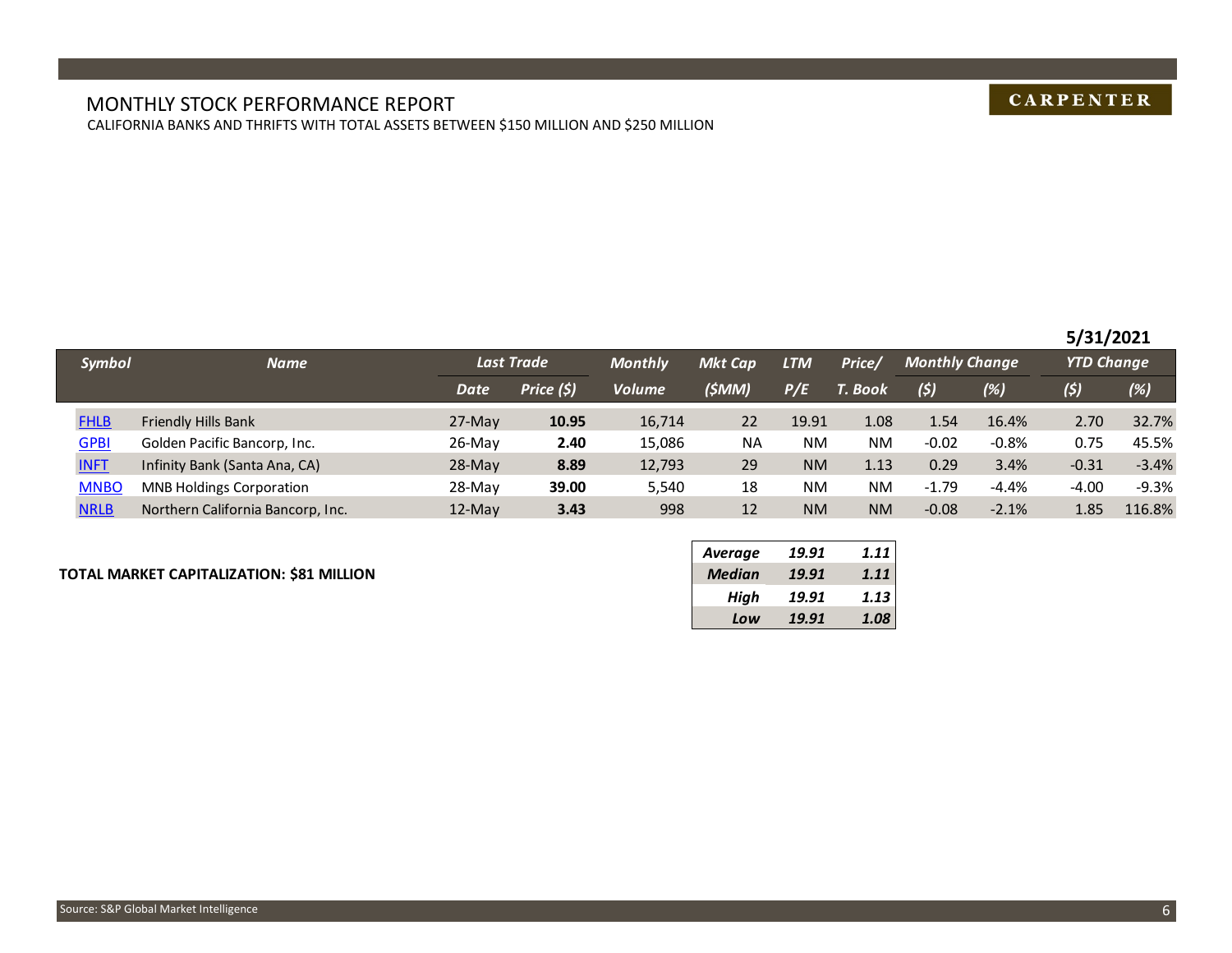#### MONTHLY STOCK PERFORMANCE REPORT CALIFORNIA BANKS AND THRIFTS WITH TOTAL ASSETS BETWEEN \$250 MILLION AND \$500 MILLION

|               |                                           |           |            |                |                |            |           |                       |         | 5/31/2021         |         |
|---------------|-------------------------------------------|-----------|------------|----------------|----------------|------------|-----------|-----------------------|---------|-------------------|---------|
| <b>Symbol</b> | <b>Name</b>                               |           | Last Trade | <b>Monthly</b> | <b>Mkt Cap</b> | <b>LTM</b> | Price/    | <b>Monthly Change</b> |         | <b>YTD Change</b> |         |
|               |                                           | Date      | Price (\$) | <b>Volume</b>  | (5MM)          | P/E        | T. Book   | (5)                   | (%)     | (5)               | (%)     |
| <b>BSCA</b>   | <b>Bank of Santa Clarita</b>              | $28-Mav$  | 13.50      | 1,037,070      | 51             | <b>NM</b>  | 1.19      | 0.37                  | 2.8%    | 3.33              | 32.7%   |
| <b>BYFC</b>   | <b>Broadway Financial Corporation</b>     | 28-May    | 2.41       | 9,281,425      | 93             | NM         | 1.49      | 0.31                  | 14.8%   | 0.56              | 30.3%   |
| <b>CCBC</b>   | Chino Commercial Bancorp                  | $28$ -May | 14.40      | 5,559          | 32             | 11.25      | 1.17      | 0.50                  | 3.6%    | 2.95              | 25.8%   |
| <b>CMUV</b>   | <b>CMUV Bancorp</b>                       | 18-May    | 11.65      | 23,350         | 27             | 8.44       | 1.06      | 0.15                  | 1.3%    | 2.34              | 25.1%   |
| <b>CYSM</b>   | <b>Community Bancorp of Santa Maria</b>   | $28$ -May | 11.95      | 54,459         | 26             | 11.72      | 0.92      | $-0.29$               | $-2.4%$ | 1.79              | 17.6%   |
| <b>GSBX</b>   | Golden State Bancorp                      | 7-May     | 19.00      | 100            | 35             | NM         | 1.13      | 1.00                  | 5.6%    | 5.28              | 38.4%   |
| <b>GVYB</b>   | Golden Valley Bancshares, Inc.            | $24$ -May | 18.10      | 24,439         | 41             | 10.06      | 1.15      | 0.10                  | 0.6%    | 6.10              | 50.8%   |
| <b>LIBC</b>   | Liberty Bancorp (South San Francisco, CA) | 26-Apr    | 23.00      | 0              | 20             | 21.30      | 0.92      | 0.00                  | 0.0%    | 0.70              | 3.1%    |
| <b>MVLY</b>   | <b>Mission Valley Bancorp</b>             | $28-Mav$  | 14.20      | 42,327         | 46             | 20.29      | 1.18      | 1.45                  | 11.4%   | 3.65              | 34.6%   |
| <b>NCNB</b>   | Northern California National Bank         | 28-May    | 31.01      | 5,700          | <b>NA</b>      | NM         | 1.52      | 0.71                  | 2.3%    | 11.01             | 55.1%   |
| <b>PBKX</b>   | Partners Bank of California               | $25$ -May | 9.95       | 4,314          | 43             | <b>NM</b>  | <b>NM</b> | 0.20                  | 2.1%    | $-0.05$           | $-0.5%$ |
| <b>PFBN</b>   | Pacific Alliance Bank                     | $21$ -May | 9.00       | 1,100          | 28             | 10.87      | 0.68      | 0.57                  | 6.8%    | 2.58              | 40.2%   |
| <b>PVBK</b>   | Pacific Valley Bank                       | $28$ -May | 10.90      | 95,901         | 44             | 11.47      | 1.08      | 0.20                  | 1.9%    | 3.05              | 38.9%   |
| <b>SMAL</b>   | Summit Bancshares, Inc.                   | 20-May    | 36.99      | 2,258          | 44             | 16.12      | 1.18      | 0.99                  | 2.8%    | 8.49              | 29.8%   |

#### **TOTAL MARKET CAPITALIZATION: \$0.5 BILLION** *Median 11.47 1.15*

| <b>Average</b> | 13.50 | 1.13 |
|----------------|-------|------|
| Median         | 11.47 | 1.15 |
| High           | 21.30 | 1.52 |
| Low            | 8.44  | 0.68 |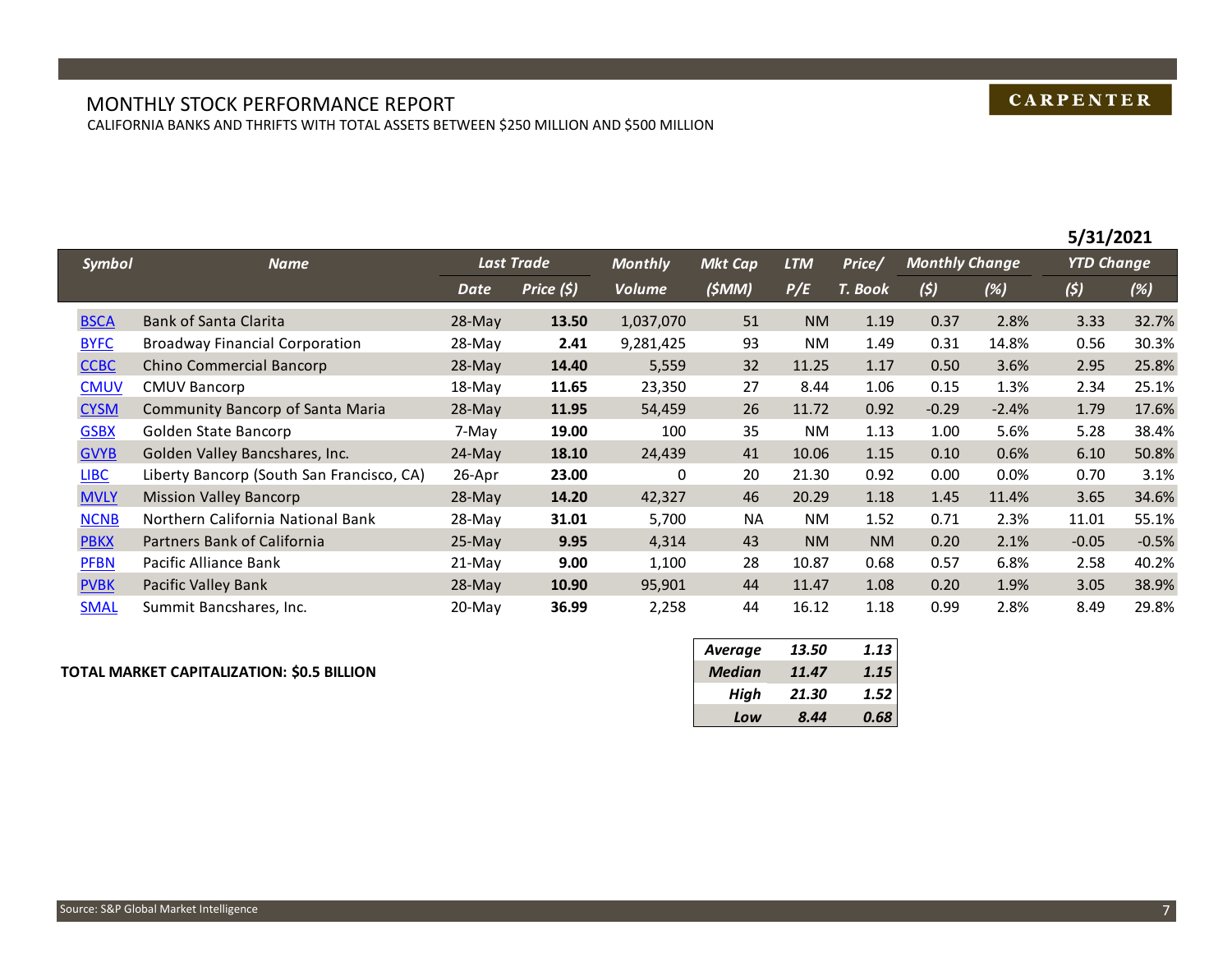## **CARPENTER**

**5/31/2021**

#### MONTHLY STOCK PERFORMANCE REPORT CALIFORNIA BANKS AND THRIFTS WITH TOTAL ASSETS BETWEEN \$500 MILLION AND \$1 BILLION

|               |                                         |             |             |                |                |            |         |                       |         | 5/31/2021         |       |
|---------------|-----------------------------------------|-------------|-------------|----------------|----------------|------------|---------|-----------------------|---------|-------------------|-------|
| Symbol        | <b>Name</b>                             |             | Last Trade  | <b>Monthly</b> | <b>Mkt Cap</b> | <b>LTM</b> | Price/  | <b>Monthly Change</b> |         | <b>YTD Change</b> |       |
|               |                                         | <b>Date</b> | Price $(5)$ | <b>Volume</b>  | (SMM)          | P/E        | T. Book | (5)                   | (%)     | (5)               | (%)   |
| <b>AMRB</b>   | American River Bankshares               | $28-Mav$    | 19.26       | 518,373        | 114            | 13.66      | 1.50    | $-0.47$               | $-2.4%$ | 6.11              | 46.5% |
| <b>BSFO</b>   | Bank of San Francisco                   | 24-May      | 26.00       | 7,576          | 53             | 8.52       | 1.11    | 1.00                  | 4.0%    | 4.01              | 18.2% |
| <b>CBOB.A</b> | <b>Bay Community Bancorp</b>            | $28$ -May   | 7.50        | 69,034         | 65             | 11.72      | 1.05    | $-0.05$               | $-0.7%$ | 1.65              | 28.2% |
| <b>CFST</b>   | Communities First Financial Corporation | $21-Mav$    | 42.50       | 10,776         | 130            | 9.66       | 1.84    | 0.45                  | 1.1%    | 11.49             | 37.1% |
| <b>CRSB</b>   | Cornerstone Community Bancorp           | $26$ -May   | 27.00       | 5,338          | 39             | 6.15       | 1.25    | 0.20                  | 0.7%    | 7.55              | 38.8% |
| <b>EDVR</b>   | Endeavor Bank                           | 27-May      | 9.25        | 13,791         | 31             | 15.25      | 1.11    | $-0.75$               | $-7.5%$ | 1.26              | 15.8% |
| <b>FISB</b>   | 1st Capital Bancorp                     | $25-Mav$    | 14.25       | 101,038        | 79             | 14.84      | 1.07    | 0.27                  | 1.9%    | 2.45              | 20.8% |
| <b>PBNK</b>   | Pinnacle Bank                           | 28-May      | 13.50       | 36,884         | 72             | 14.36      | 1.19    | 0.40                  | 3.1%    | 4.88              | 56.6% |
| <b>PEBN</b>   | Pacific Enterprise Bancorp              | $28-Mav$    | 22.00       | 14,087         | 66             | 14.67      | 1.12    | 2.44                  | 12.5%   | 6.50              | 41.9% |
| <b>RVCB</b>   | River Valley Community Bancorp          | $21-Mav$    | 23.25       | 6,720          | 56             | 12.30      | 1.23    | $-0.25$               | $-1.1%$ | 1.80              | 8.4%  |
| <b>RWCB</b>   | Redwood Capital Bancorp                 | $28-Mav$    | 21.55       | 13,251         | 42             | 7.89       | 1.15    | $-0.01$               | 0.0%    | 6.55              | 43.7% |
| <b>SSBI</b>   | Summit State Bank                       | $27$ -May   | 16.36       | 62,247         | 99             | 8.66       | 1.41    | $-0.02$               | $-0.1%$ | 2.88              | 21.4% |
| <b>USMT</b>   | US Metro Bancorp, Inc.                  | $27$ -May   | 3.65        | 8,725          | 59             | 10.14      | 0.60    | 0.15                  | 4.3%    | 0.76              | 26.3% |

#### **TOTAL MARKET CAPITALIZATION: \$0.9 BILLION** *Median 11.72 1.15*

| Average       | 11.37 | 1.20 |
|---------------|-------|------|
| <b>Median</b> | 11.72 | 1.15 |
| High          | 15.25 | 1.84 |
| Low           | 6.15  | 0.60 |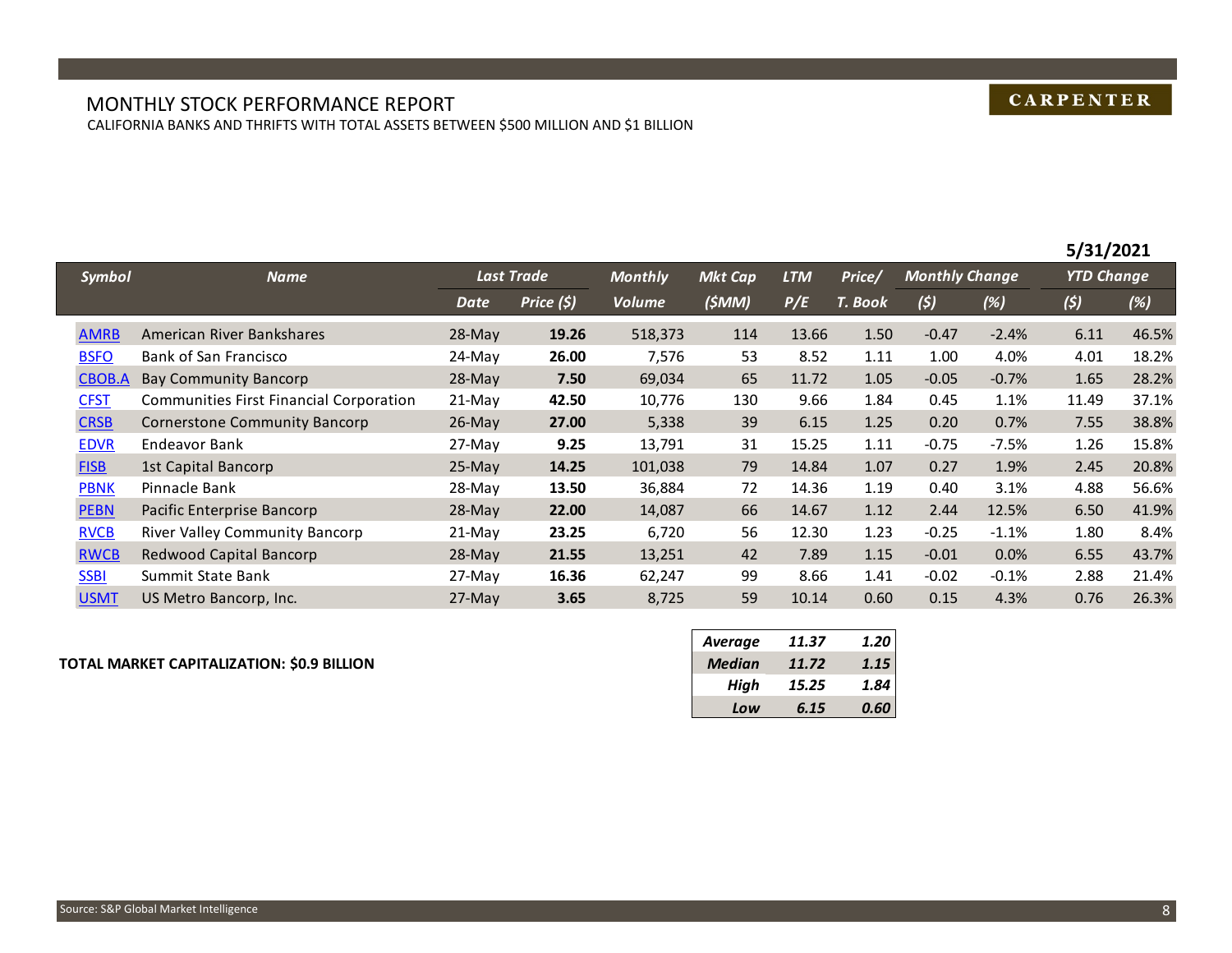## MONTHLY STOCK PERFORMANCE REPORT

CALIFORNIA BANKS AND THRIFTS WITH TOTAL ASSETS BETWEEN \$1 BILLION AND \$5 BILLION

|               |                                         |             |                   |                |                |                |         |                       |         | J/ J1/ LVL1       |         |
|---------------|-----------------------------------------|-------------|-------------------|----------------|----------------|----------------|---------|-----------------------|---------|-------------------|---------|
| <b>Symbol</b> | <b>Name</b>                             |             | <b>Last Trade</b> | <b>Monthly</b> | <b>Mkt Cap</b> | <b>LTM</b>     | Price/  | <b>Monthly Change</b> |         | <b>YTD Change</b> |         |
|               |                                         | <b>Date</b> | Price (\$)        | <b>Volume</b>  | (\$MM)         | P/E            | T. Book | (5)                   | (%)     | (5)               | (%)     |
| <b>AMBZ</b>   | American Business Bank                  | 28-May      | 40.25             | 85,880         | 321            | 9.99           | 1.29    | $-0.25$               | $-0.6%$ | 8.42              | 26.5%   |
| <b>ARBV</b>   | American Riviera Bank                   | 28-May      | 19.25             | 9,407          | 99             | 11.13          | 1.21    | $-0.50$               | $-2.5%$ | 2.75              | 16.7%   |
| <b>AVBH</b>   | Avidbank Holdings, Inc.                 | 28-May      | 23.40             | 28,529         | 144            | 14.44          | 1.15    | 0.55                  | 2.4%    | 5.90              | 33.7%   |
| <b>BCAL</b>   | Southern California Bancorp             | 28-May      | 13.55             | 306,391        | 180            | 34.74          | 1.20    | $-0.10$               | $-0.7%$ | 0.80              | 6.3%    |
| <b>BCML</b>   | <b>BayCom Corp</b>                      | 28-May      | 18.52             | 741,632        | 198            | 14.03          | 1.00    | 0.43                  | 2.4%    | 3.35              | 22.1%   |
| <b>BMRC</b>   | <b>Bank of Marin Bancorp</b>            | 28-May      | 33.71             | 1,184,564      | 443            | 14.28          | 1.42    | $-1.71$               | $-4.8%$ | $-0.63$           | $-1.8%$ |
| <b>BOCH</b>   | <b>Bank of Commerce Holdings</b>        | 28-May      | 14.75             | 1,455,682      | 247            | 13.66          | 1.54    | 1.84                  | 14.3%   | 4.85              | 49.0%   |
| <b>BSRR</b>   | Sierra Bancorp                          | 28-May      | 27.72             | 604,499        | 427            | 11.00          | 1.35    | 0.65                  | 2.4%    | 3.80              | 15.9%   |
| <b>CALB</b>   | California BanCorp                      | 28-May      | 18.91             | 555,515        | 155            | 23.35          | 1.20    | 1.41                  | 8.1%    | 3.35              | 21.5%   |
| <b>CBBI</b>   | CBB Bancorp, Inc.                       | 28-May      | 12.05             | 133,961        | 124            | 9.13           | 0.75    | 0.70                  | 6.2%    | 4.05              | 50.6%   |
| <b>CVCY</b>   | <b>Central Valley Community Bancorp</b> | 28-May      | 21.27             | 843,252        | 267            | 12.51          | 1.42    | 1.63                  | 8.3%    | 6.38              | 42.8%   |
| <b>CWBC</b>   | <b>Community West Bancshares</b>        | 28-May      | 12.00             | 140,306        | 102            | 10.62          | 1.13    | $-0.37$               | $-3.0%$ | 2.92              | 32.2%   |
| <b>CWBK</b>   | <b>CW Bancorp</b>                       | 28-May      | 28.26             | 21,385         | 99             | 8.89           | 1.46    | $-1.32$               | $-4.5%$ | 8.16              | 40.6%   |
| <b>EXSR</b>   | Exchange Bank (Santa Rosa, CA)          | 28-May      | 159.95            | 9,611          | 274            | 8.22           | 0.90    | $-1.05$               | $-0.7%$ | 11.95             | 8.1%    |
| <b>FCBP</b>   | <b>First Choice Bancorp</b>             | 28-May      | 32.13             | 1,890,319      | 380            | 11.08          | 1.82    | 0.11                  | 0.3%    | 13.64             | 73.8%   |
| <b>FMCB</b>   | Farmers & Merchants Bancorp             | 28-May      | 885.01            | 1,479          | 699            | 11.43          | 1.70    | 55.01                 | 6.6%    | 125.01            | 16.4%   |
| <b>FNRN</b>   | First Northern Community Bancorp        | 28-May      | 11.40             | 119,903        | 156            | 12.16          | 1.04    | 0.12                  | 1.1%    | 1.78              | 18.5%   |
| <b>MLGF</b>   | Malaga Financial Corporation            | 28-May      | 24.40             | 20,725         | 188            | 9.96           | 1.20    | 0.38                  | 1.6%    | 0.90              | 3.8%    |
| <b>MSBC</b>   | <b>Mission Bancorp</b>                  | 26-May      | 80.11             | 3,724          | 173            | 10.32          | 1.66    | 5.82                  | 7.8%    | 16.49             | 25.9%   |
| <b>OPBK</b>   | OP Bancorp                              | 28-May      | 10.37             | 845,006        | 156            | 10.69          | 1.06    | $-0.51$               | $-4.7%$ | 2.67              | 34.7%   |
| <b>OVLY</b>   | Oak Valley Bancorp                      | 28-May      | 18.90             | 1,037,913      | 154            | 10.05          | 1.21    | 1.16                  | 6.5%    | 2.28              | 13.7%   |
| <b>PBAM</b>   | Private Bancorp of America, Inc.        | 28-May      | 25.25             | 19,252         | 142            | 10.48          | 1.31    | 0.75                  | 3.1%    | 6.75              | 36.5%   |
| PCB           | PCB Bancorp                             | 28-May      | 16.05             | 1,750,741      | 248            | 11.72          | 1.04    | 0.25                  | 1.6%    | 5.94              | 58.8%   |
| <b>PMBC</b>   | Pacific Mercantile Bancorp              | 28-May      | 8.52              | 1,416,652      | 203            | 14.44          | 1.26    | $-0.15$               | $-1.7%$ | 3.38              | 65.8%   |
| <b>PROV</b>   | Provident Financial Holdings, Inc.      | 28-May      | 17.40             | 271,978        | 131            | 22.31          | 1.04    | 1.14                  | 7.0%    | 1.69              | 10.8%   |
| <b>RBB</b>    | <b>RBB Bancorp</b>                      | 28-May      | 24.40             | 1,161,681      | 478            | 12.51          | 1.33    | 3.32                  | 15.7%   | 9.02              | 58.6%   |
| <b>RCBC</b>   | <b>River City Bank</b>                  | 28-May      | 257.01            | 225            | 379            | 9.44           | 1.38    | 0.00                  | 0.0%    | 94.01             | 57.7%   |
| <b>SBKK</b>   | Suncrest Bank                           | 27-May      | 14.00             | 104,127        | 171            | 12.17          | 1.40    | 0.66                  | 4.9%    | 3.74              | 36.5%   |
| <b>SCZC</b>   | Santa Cruz County Bank                  | 28-May      | 49.00             | 72,645         | 190            | 10.00          | 1.31    | $-1.10$               | $-2.2%$ | 8.49              | 21.0%   |
| <b>UBFO</b>   | <b>United Security Bancshares</b>       | 28-May      | 8.50              | 901,084        | 145            | 19.32          | 1.28    | 0.22                  | 2.7%    | 1.45              | 20.6%   |
| <b>VLLX</b>   | Valley Republic Bancorp                 | $26$ -May   | 31.25             | 3,161          | 132            | 9.41           | 1.37    | 0.30                  | 1.0%    | 9.50              | 43.7%   |
| <b>WFCL</b>   | 1867 Western Financial Corporation      | 12-May      | 8,500.00          | $\mathbf{1}$   | <b>NA</b>      | 6.35           | 1.17    | 0.00                  | 0.0%    | 1750.00           | 25.9%   |
|               |                                         |             |                   |                | <b>Average</b> | 12.81          | 1.27    |                       |         |                   |         |
|               |                                         |             |                   |                | .              | $\overline{a}$ |         |                       |         |                   |         |

#### **TOTAL MARKET CAPITALIZATION: \$7.2 BILLION** *Median 11.10 1.27*

| <b>Average</b> | 12.81 | 1.27 |
|----------------|-------|------|
| <b>Median</b>  | 11.10 | 1.27 |
| High           | 34.74 | 1.82 |
| Low            | 6.35  | 0.75 |

## **CARPENTER**

**5/31/2021**